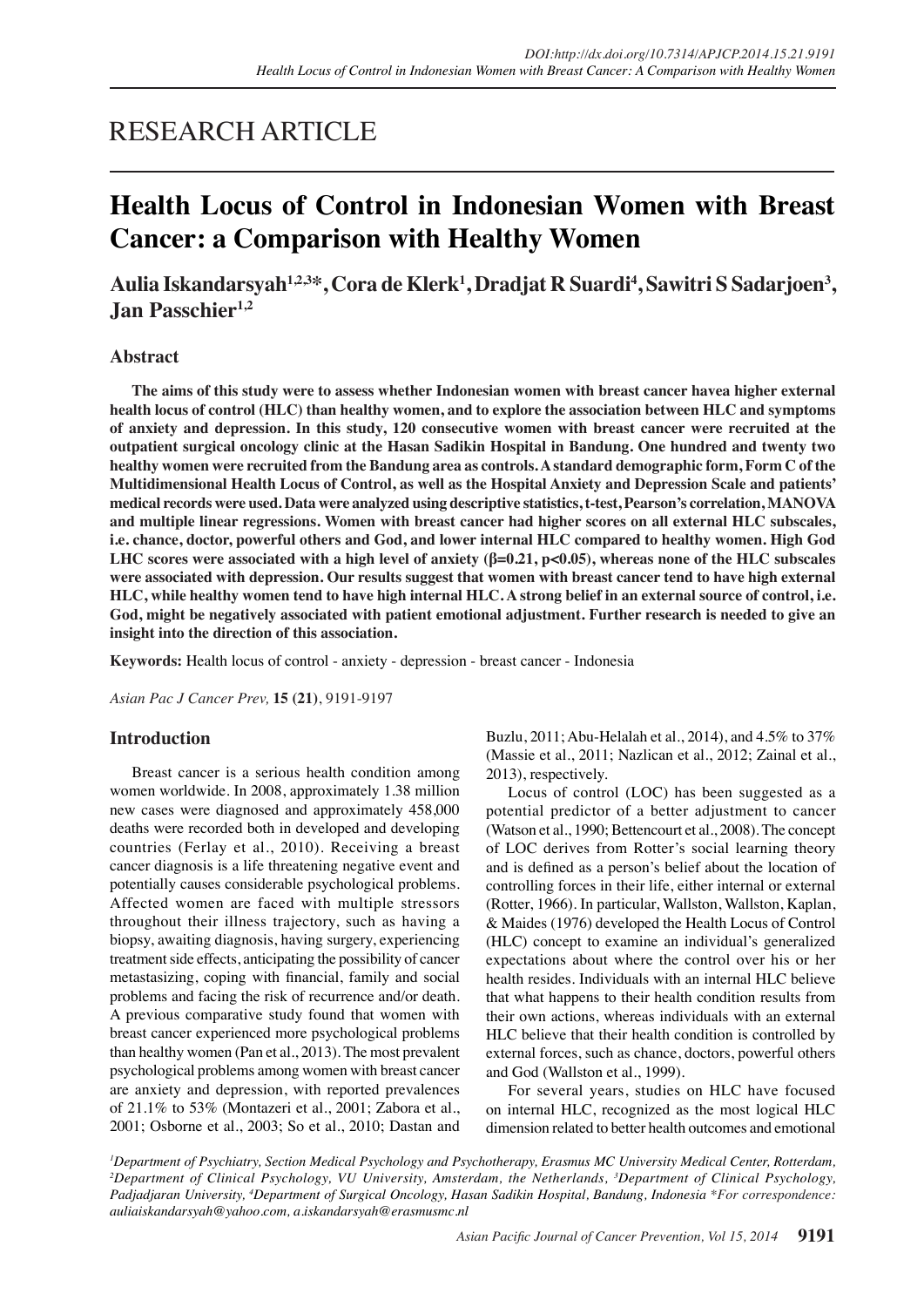#### *Aulia Iskandarsyah et al*

adjustment (O'Hea et al., 2009). However, results have been mixed. For example, a study among cancer and chronic pain patients found that lower internal HLC predicted higher depression (Arraras et al., 2002). On the other hand, a study among breast cancer patients did not find any direct relationship between HLC and depression and anxiety (Naus et al., 2005). Until now, studies in the Indonesian population have also produced mixed results (Iskandarsyah, 2004; Wahyuningtyas, 2009).

Wallston and Wallston (1982) have suggested that in medical situations where only a little personal control is possible, patients are more likely to be reliant on external sources of control, such as doctors or powerful others (e.g. family), than on internal sources. Evidence from previous studies found different HLC orientations between healthy persons and physically ill persons. Healthy college or adult samples tended to have a higher internal HLC and a lower external HLC, whereas chronically ill patients (e.g. chronic obstructive pulmonary disease, hypertension and cancer) tended to have higher external HLC (Wallston and Wallston, 1981). High external HLC among chronically ill patients may have advantages for their emotional adjustment, as patients who do not try to control their condition, may be able to minimize their level of frustration. For example, a study among cancer chemotherapy patients who received progressive muscle relaxation and/or biofeedback training to alleviate the side effects of treatment found that patients with a high external HLC showed greater improvement on measures such as pulse rate, blood pressure and depression than patients with a high internal HLC (Burish et al., 1984).

Luszczynska and Schwarzer (2005) have suggested that culture and religion might affect the average level of HLC scores and that some dimensions might play a more prominent role in some cultures. They speculated for example, that internal HLC might be associated with better health behaviors in countries that are individualistic than in countries that are collectivistic (Hofstede, 2001; Luszczynska and Schwarzer, 2005). A study about cultural variation in HLC among Caucasian, Asian and Afro-Caribbean women found that Asian women had higher scores on chance and powerful others HLC than other groups. Moreover among Asian women, being highly religious seemed to explain some of their higher scores (Wrightson and Wardle, 1997). Indonesian people are known to be highly influenced by their religion in relation to their health and illness behavior (Rahmah et al., 2008; Yuniarti et al., 2010). Thus, it is relevant to consider Indonesian patients' views in the context of their belief that God is a source of control over their health condition.

To the best of our knowledge, only a few systematic studies have been conducted in Indonesia evaluating HLC and its association with psychological problems, such as anxiety and depression. None of these studies included God as a perceived source of control over a person's health condition. Therefore, the aims of the present study were: (a) to assess whether Indonesian women with breast cancer have a higher external HLC than Indonesian healthy women, and (b) to explore the association of HLC and anxiety and depressive symptoms.

**Materials and Methods**

*Study design and participants*

Hasan Sadikin Hospital (HSH), Bandung in two phases. The first group of 50 patients was recruited between April-June 2010; the second group of 70 patients was recruited between June-October 2011, due to logistical reasons. Eligible patients were aged over 18 years, had a first diagnosis of breast cancer, were able to provide informed consent, had no psychiatric treatment history, and had an adequate command of the Indonesian language. As HSH is a referral hospital for patients with government insurance for poor people, the majority of patients were middle to low socio-economic status. The healthy group was recruited from a selected area in Bandung (i.e. Maleer urban village). This area was chosen because the women's socio-demographic characteristics were similar to the patient group and also for pragmatic reasons. We consecutively included 122 healthy women between February and March 2012. Population registration records were used to select the healthy women sample. Women were eligible if they were aged over 18 years, were free of chronic disease, were able to provide informed consent, and had an adequate command of the Indonesian language.

This study used a cross-sectional design. One hundred and twenty consecutive women with breast cancer were recruited at the outpatient surgical oncology clinic at

#### *Measurements*

The study included a socio-demographic status form and measures of HLC, anxiety and depression symptoms. For this study, a self-report form was developed to obtain participants' socio-demographic data on age, marital status, insurance status, education level, employment status and religion. The patients' medical status, including type of cancer, time since diagnosis, stage of cancer and type of treatment was obtained via a medical chart review from HSH.

The C form of the Multidimensional Health Locus of Control (MHLC) scales (Wallston et al., 1994) was used to assess participants' feelings of control over their illness or disease. It was designed as a generic medical-conditionspecific measurement of locus of control that could easily be adapted for use with any medical condition. It consists of one Internal scale and three External scales: *(1)* chance, *(2)* doctors, and *(3)* powerful others. In this study, the word 'condition' was substituted with 'cancer' for the patients and 'health condition' for the healthy women. This instrument consists of 18 items using a 6-point Likert format, ranging from 1='strongly disagree' to 6='strongly agree'. A higher score is indicative of a stronger belief in that type of control. In conjunction with the MHLC scales, we used the God Locus of Health Control Scale (GLHC) (Wallston et al., 1999) to assess individuals' beliefs about God's control over their health. The scale has the same format as the MHLC. After obtaining the written permission of the authors, we prepared the Indonesian version of the MHLC scales through the forward- and backtranslation method. Firstly, the first author of this paper translated the questionnaire from English to Indonesian,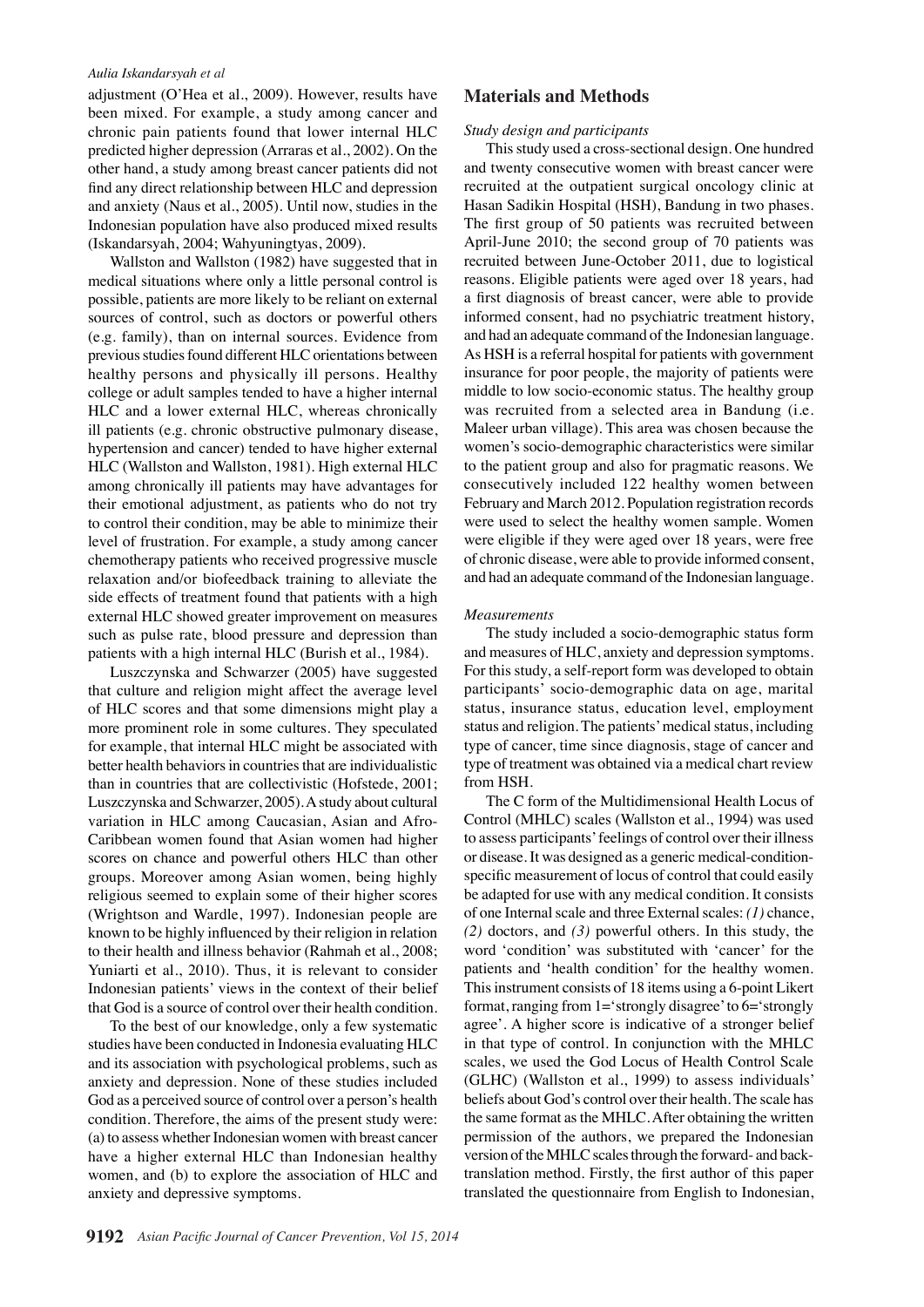and then a Native American who speaks the Indonesian language fluently translated it back into English. Secondly, a linguist compared the original English version and the back-translation of the questionnaire to assess the significance of any discrepancies. After discussing any possible discrepancies, consensus was achieved and the Indonesian version of the MHLC scales was finalized. The Cronbach's alpha for each subscale of the Indonesian version of the MHLC in the current sample is as follows: internal HLC=0.62, doctors HLC=0.60, powerful others HLC=0.48, chance=0.56 and God HLC=0.77). For content validity, the items within both scales were scrutinized by three psychologists, who agreed that the items were valid.

In order to measure anxiety and depression symptoms, the Hospital Anxiety and Depression Scale (HADS) was included (Zigmond and Snaith, 1983). This scale has been known to be an effective screening measure for symptoms of anxiety and depression in a medical population (Ibbotson et al., 1994; Herrmann, 1997). It is a 14-item self-report measure that has two subscales; the HADS-A subscale consists of 7 items to measure anxiety, and the HADS-D subscale consists of 7 items to measure depressive symptoms. Respondents are asked to indicate which of 4 options (rated 3-0) best describe their feelings during the previous week. The scores range from 0 to 21 on each subscale, a higher score indicating higher anxiety and depression. The Indonesian version of the HADS has been linguistically validated by the MAPI Institute.

#### *Procedures*

The Indonesian Medical Ethical Committee and the Board of Directors of HSH approved the study material and procedure concerning patient participation for compliance with the ethical guidelines. This study was also approved by the Head of Maleer urban village. For women with breast cancer sample, a member of the administrative staff of the surgical oncology clinic identified and approached eligible patients during a regularly scheduled consultation and reported those who consented to a research assistant arranging an appointment during their next visit. Data collection was conducted by 10 Master's students in clinical psychology who had been trained as research assistants and who were supervised by two clinical psychologists. The research assistants provided the patients with further information about the study, instructions on how to fill in the questionnaires and a survey packet. The packet included a letter that described the study, an informed consent form, the sociodemographic form, the MHLC scales and the HADS. Participants completed the questionnaires in the waiting room while they were waiting for their consultation with the physicians for their treatment. There were seven illiterate participants in this study. In these cases, the research assistants read the questionnaires aloud and helped the participants to fill in the questionnaires.

For the healthy sample, data collection was conducted by two Community Association staff members. They identified eligible women, approached them personally to join the study, and arranged an appointment at their home. The Community Association staff provided the participants

with a survey packet consisting of written information about the study purpose, the socio-demographic form and the MHLC scales. First, participants were asked to read the information about the study and the questionnaire instructions. Afterwards they were asked to fill in the socio-demographic form and the MHLC scales. Each participant received a small gift for their participation.

#### *Data analysis*

For data analysis, we used the IBM® SPSS® Statistics version 20. Descriptive statistics were used to describe participants' demographic and clinical characteristics. Differences in demographic characteristics between women with breast cancer and healthy women were analyzed by t-tests. To explore the association between demographic and clinical characteristics and MHLC scores, Pearson's correlation coefficients were performed for continuous variables and t-test analyses were performed for the categorical variables. Marital status (married *vs* other), education level (junior high school or lower education *vs* senior high school or higher), employment status (housewife/unemployed vs. other), health insurance status, stage of cancer (stage 1 or 2 *vs* stage 3 or 4), treatment type (Mastectomy *vs* no mastectomy, Radiotherapy vs. no radiotherapy and Chemotherapy vs. no chemotherapy), and family history of cancer were treated as dichotomous variables. Multivariate analysis of variance (MANOVA) was used to evaluate differences between women with breast cancer and healthy women on MHLC subscales scores. Multiple linear regression analyses were conducted to test the association between anxiety and depression and MHLC scores. We analyzed anxiety and depression as the dependent variables and Internal, Chance, Doctors, Powerful others and God subscale scores as the independent variables.

# **Results**

## *Demographic and clinical characteristics*

Women with breast cancer ranged in age from 28 to 66 years (M=45.52, SD=8.04), and the healthy women ranged in age from 20 to 80 years  $(M=45.14, SD=12.60)$ . The difference in age between the two groups was not significant. The groups were also comparable regarding their marital status, education level and employment status. The groups were significantly different in relation to insurance status; the majority of women with breast cancer had health insurance whereas only a minority of healthy women did. A summary of the demographic and relevant clinical characteristics of the participants is presented in Table 1.

## *Association between demographic and clinical characteristics and health locus of control*

Level of education was associated with internal and chance HLC in both sample groups, women with breast cancer who had junior high school or lower education had higher chance HLC scores (t=3.67, p=0.001), and healthy women who had junior high school or lower education had lower internal HLC  $(t=.3.02, p=.0.003)$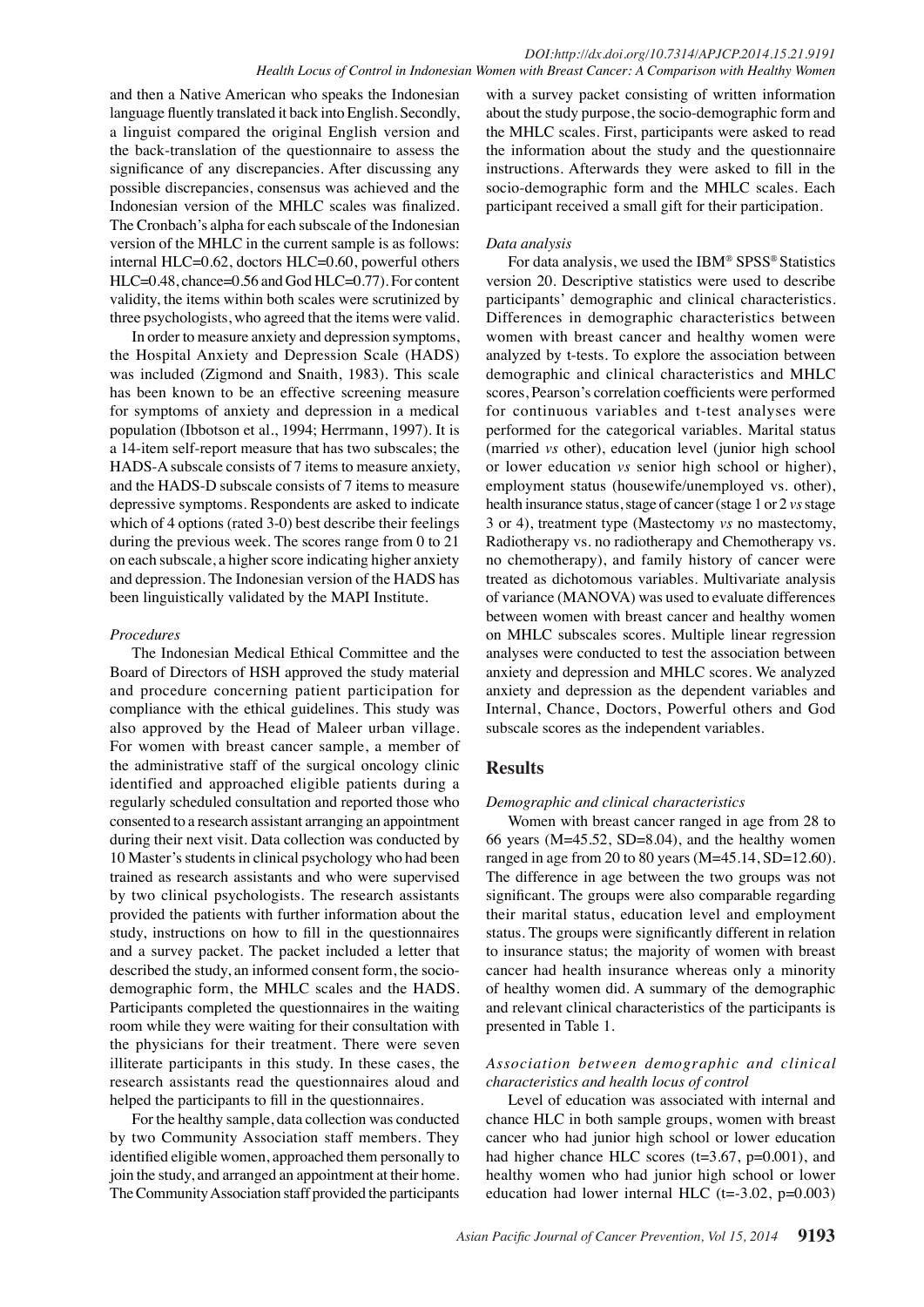#### *Aulia Iskandarsyah et al*

and higher chance HLC  $(t=3.03, p=0.003)$ . In women with breast cancer, time since diagnosis was significantly negatively correlated with God LHC scores (r=-0.23, p<0.05). No other demographic or clinical characteristic was significantly associated with HLC.

| Table 1. Demographic and Clinical Characteristics of |  |
|------------------------------------------------------|--|
| <b>Study Participants</b>                            |  |

| Variable              |                        | <b>Breast Cancer</b> | Healthy                            | allu 1                     |
|-----------------------|------------------------|----------------------|------------------------------------|----------------------------|
|                       |                        | Patients $n$ (%)     | Women $n$ (%)                      | signi                      |
| Age $(M\pm SD)$       |                        |                      | $45.52 \pm 8.04$ $45.14 \pm 12.60$ | p<0.0                      |
| <b>Marital Status</b> | Married                | 101(84%)             | 100(82%)                           | docto                      |
|                       | Single                 | 2(2%)                | 3(2%)                              | HLC                        |
|                       | Widowed                | $17(14\%)$           | 19 (16%)                           | p<0.0                      |
| Education             | None                   | $10(8\%)$            | $0(0\%)$                           |                            |
|                       | Elementary school      | 59 (49%)             | 44 (36%)                           | Assoc                      |
|                       | Junior high school     | 24 $(20\%$           | 31(25%)                            | 00.N <sup>depre</sup>      |
|                       | Senior high school     | 21(18%)              | 39 $(32\%$                         | T                          |
|                       | College or university  | 6(5%)                | 8(7%)                              | result                     |
| Employment            | Housewife/unemployed   | 88 (73%)             | 101 (83%)                          |                            |
|                       | Laborer/irregular job  | 25(21%)              | $4(3%)$ .                          | and d                      |
|                       | Private employee       | 2(2%)                | 14 (12%)                           | $\mathbf{q}_{\mathrm{HC}}$ |
|                       | Government officer     | 5(4%)                | 3(2%)                              | with a                     |
| Religion              | Islam                  | 120 (100%)           | 122 (100%)                         | with (                     |
|                       | Others                 | $0(0\%)$             | $^{(0(0\%)}$ 50                    |                            |
| Health insurance      | Yes                    | 112 (93%)            | 23 (19%)                           | Table                      |
|                       | N <sub>o</sub>         | 8(7%)                | 99 (81%)                           | Regre                      |
|                       | Months since           | $21.5 \pm 20.3$      | Na                                 | <b>Depro</b>               |
|                       | diagnosis $(M \pm SD)$ |                      |                                    | 25.0                       |
| Stage of cancer       | 1                      | 3(3%)                | Na                                 |                            |
|                       | 2                      | 54 (45%)             | Na                                 | Interna                    |
|                       | 3                      | 46 (38%)             | Na                                 | Chanc                      |
|                       | $\overline{4}$         | $17(14\%)$           | Na                                 | <b>Docto</b>               |
| Treatment             | Mastectomy             | 67(56%)              | Na                                 |                            |
|                       | Chemotherapy           | 99 (83%)             | Na                                 | Power                      |
|                       | Radiotherapy           | 28 (23%)             | Na                                 | God H                      |
| Family history of Yes |                        | 30(25%)              | Na                                 | $*HAD-1$                   |
|                       |                        |                      |                                    |                            |

## *Health locus of control in breast cancer patients and healthy women*

Table 2 shows the means, standard deviations, range and MANOVA results of women with breast cancer and healthy women on the MHLC scales and the HADS scores, whereas table 3 shows Pearson's coefficient correlations of the MHLC subscales. There were significant differences in HLC orientations between women with breast cancer and healthy women. Women with breast cancer had ficantly lower scores on internal HLC  $(F=4.09,$ 05), higher chance HLC (F= $60.53$ , p<0.01), higher ors HLC (F=42.80,  $p<0.01$ ), higher powerful other  $(F=61.49, p<0.01)$ , and higher God LHC (F=72.59, 01) than healthy women.

*Association between health locus of control, anxiety and depression*

| %)        | 39 (32 $\%$ )       | Table 4 shows multiyari                                                       |       |      |      |               |                 |       | ar regression analyses                             |      |              |
|-----------|---------------------|-------------------------------------------------------------------------------|-------|------|------|---------------|-----------------|-------|----------------------------------------------------|------|--------------|
| $\%$      | 8(7%)               | 6.3                                                                           |       | 10.1 |      | 20.3          |                 |       | between $H_{LC}$ , anxiety                         |      | 12.8         |
| $\%$      | 101(83%)            | results                                                                       | ting  |      | soc: |               |                 |       |                                                    |      |              |
| $\%$      |                     | and der<br>$4(3\%)$ 75.0 HC w                                                 | h ad  |      | tor  |               | k'ed            |       | n level. God                                       |      |              |
| $\%$      | 14 (12%)            |                                                                               | ld td |      | onl  |               | ori             | 25.0  | n associated                                       | 30.0 |              |
| $\%$      | 3(2%)               | with an                                                                       | B=0l  |      | 0.01 |               | ign             |       | associations                                       |      |              |
| $\%$      | 122 (100%)          | with $de$ 56.3                                                                | ze sl | 46.8 | ms   |               | ⊧und            |       |                                                    |      | 51.1         |
| $\%$      | $^{0.0\%}$ 50.0     |                                                                               |       |      |      | 54.2          |                 |       |                                                    |      |              |
| $\%$      | 23 $(19%)$          |                                                                               |       |      |      |               |                 |       | Table 4. Standardized betas of Multitariate Linear | 30.0 |              |
| $\%$      | 99 (81%)            | Regression Analyses Evaluating HLC, Anxiety and                               |       |      |      |               |                 |       |                                                    |      |              |
| 0.3       | Na                  | Depression                                                                    |       |      |      |               |                 |       |                                                    |      |              |
| $\%$      | $_{\text{Na}}$ 25.0 |                                                                               |       |      |      |               | <b>HADS-A</b>   |       | HADS-D                                             |      |              |
| $\%$      | Na                  |                                                                               |       | 38.0 |      |               |                 | 31.3  |                                                    | 30.0 | 33.1         |
| %)        | Na                  | Internal HLC <sup>3</sup>                                                     |       |      |      | 23.70106      |                 |       | $-0.05$                                            |      |              |
| $\%$      | Na                  | Chance HLC                                                                    |       |      |      |               | $-0.01$         |       | 0.04                                               |      |              |
| $\%$      | Na                  | <b>O</b> octor HLC                                                            |       |      |      |               | $-0.18$         |       | $-0.02$                                            |      |              |
| $\%$      | Na                  | Powerful others HLC                                                           |       |      |      | <b>g</b> 0.13 |                 |       | 0.09                                               | None |              |
| $\%$      | Na                  | God HLC                                                                       |       |      |      |               | $\bar{6}$ 0.21* | ssion | 0.07                                               |      | Chemotherapy |
| $\%$      | Na                  | *HAD-A: Hosotal Anxiety and Depression Anxiety submale score; HAD-D:          |       |      |      |               |                 |       |                                                    |      |              |
| $\%$      | Na                  | Hospital Anxiery and Depression-Depression-subscale score; *p< 0.05 corrected |       |      |      |               |                 |       |                                                    |      |              |
|           |                     | for educational revel                                                         |       |      |      |               |                 |       |                                                    |      |              |
|           |                     | Range and MANOVA Resilts of Breast Cancer Patients and Healthy                |       |      |      |               |                 |       |                                                    |      |              |
|           | <b>IADS Scores</b>  |                                                                               |       |      |      |               |                 |       |                                                    |      |              |
| $(n-120)$ |                     | Healthy Wanen $(n-1)\frac{m}{2}$                                              |       |      |      |               |                 |       |                                                    |      |              |

Table 2. Means, Standard Deviations, Range and MANOVA Results of Breast Cancer Patients and Healthy **Women on the MHLC Scales and the HADS Scores** g  $\mathcal{B}$ 

| Family history of Yes<br>breast cancer                                                                          | Chemotherapy<br>Radiotherapy<br>No.          |           | 99 (83%)<br>28(23%)<br>30(25%)<br>90(75%) | Na<br>Na<br>Na<br>Na | Powerful others HLC<br>God HLC<br>for educational revel | *HAD-A: Hoshtal Anxiety and Depression Anxiety subspale score; HAD-D:<br>Hospital Anxiety and Depression-Depression-subscale score; *p< $0.05$ corrected | $R_{0.13}$<br>$\overline{5}$ $0.21*$ | ัติ              | 0.09<br>0.07 |
|-----------------------------------------------------------------------------------------------------------------|----------------------------------------------|-----------|-------------------------------------------|----------------------|---------------------------------------------------------|----------------------------------------------------------------------------------------------------------------------------------------------------------|--------------------------------------|------------------|--------------|
| Table 2. Means, Standard Deviations, Range and MANOVA Restriss of Breast Cancer Patients and Healthy<br>Measure | Women on the MHLC Scales and the HADS Scores |           | Breast Cancer patients $(n=120)$          |                      | Healthy Wonney ( $n=12\frac{m}{2}$ )                    |                                                                                                                                                          | ᅹ                                    |                  |              |
|                                                                                                                 | Mean                                         | <b>SD</b> | Min-Max                                   | Mean                 | SЬ                                                      | $M\mathbf{B}$ -Max                                                                                                                                       | df                                   | $\boldsymbol{F}$ | p-value      |
| Internal                                                                                                        | 25.16                                        | 4.24      | $13 - 34$                                 | 26.3                 | $4\frac{2}{36}$                                         | $1\overline{3} - 36$                                                                                                                                     |                                      | 4.088            | <0.05        |
| Chance                                                                                                          | 25.03                                        | 3.91      | 15-31                                     | 20.28                | $5\frac{4}{6}$                                          | $8 - 30$                                                                                                                                                 |                                      | 60.532           | < 0.01       |
| Doctor                                                                                                          | 15.08                                        | 1.93      | $4 - 18$                                  | 13.07                | 2.75                                                    | $6 - 18$                                                                                                                                                 |                                      | 42.798           | < 0.01       |
| Powerful others                                                                                                 | 11.98                                        | 2.54      | $6 - 17$                                  | 9.24                 | 2.9                                                     | $3 - 18$                                                                                                                                                 |                                      | 61.487           | < 0.01       |
| God                                                                                                             | 27.76                                        | 4.13      | $12 - 36$                                 | 21.6                 | 6.78                                                    | $9 - 35$                                                                                                                                                 |                                      | 72.593           | < 0.01       |
| HAD-A                                                                                                           | 8.13                                         | 3.62      | $0-19$                                    |                      |                                                         |                                                                                                                                                          |                                      |                  |              |
| HAD-D                                                                                                           | 6.59                                         | 3.69      | $0 - 15$                                  |                      |                                                         |                                                                                                                                                          |                                      |                  |              |

\*HAD-A: Hospital Anxiety and Depression-Anxiety subscale score; HAD-D: Hospital Anxiety and Depression-Depression subscale score

| Measure             |          |          | <b>Breast Cancer patients</b> |          | <b>Healthy Women</b>     |                          |                          |                          |                          |          |
|---------------------|----------|----------|-------------------------------|----------|--------------------------|--------------------------|--------------------------|--------------------------|--------------------------|----------|
|                     |          |          |                               | 4        |                          |                          | ↑                        | 3                        | 4                        |          |
| Internal $(1)$      |          | $0.34**$ | $0.23*$                       | $0.18*$  | $0.22*$                  | $\overline{\phantom{a}}$ | 0.09                     | $0.37**$                 | 0.01                     | 0.01     |
| Chance $(2)$        | $0.34**$ | ٠        | 0.12                          | $0.43**$ | $0.39**$                 | 0.09                     | $\overline{\phantom{a}}$ | 0.11                     | $0.20*$                  | $0.43**$ |
| Doctor $(3)$        | $0.23*$  | 0.12     |                               | $-0.01$  | 0.13                     | $0.37**$                 | 0.11                     | $\overline{\phantom{a}}$ | 0.05                     | 0.08     |
| Powerful others (4) | $0.18*$  | $0.43**$ | $-0.01$                       | ۰        | $0.25**$                 | 0.01                     | $0.20*$                  | 0.05                     | $\overline{\phantom{m}}$ | $0.35**$ |
| God $(5)$           | $0.22*$  | $0.39**$ | 0.13                          | $0.25**$ | $\overline{\phantom{a}}$ | 0.01                     | $0.43**$                 | 0.08                     | $0.35**$                 |          |
| HAD-A               | 0.09     | 0.14     | $-0.014$                      | $0.19*$  | $0.23*$                  | -                        | $\overline{\phantom{a}}$ |                          |                          |          |
| HAD-D               | 0.02     | 0.15     | $-0.01$                       | 0.14     | 0.12                     | $\overline{\phantom{a}}$ |                          |                          |                          |          |

HAD-A: Hospital Anxiety and Depression-Anxiety subscale score; HAD-D: Hospital Anxiety and Depression-Depression subscale score; \*Correlation is significant at the 0.05 level (2-tailed); \*\*Correlation is significant at the 0.01 level (2-tailed)

**9194** *Asian Pacific Journal of Cancer Prevention, Vol 15, 2014*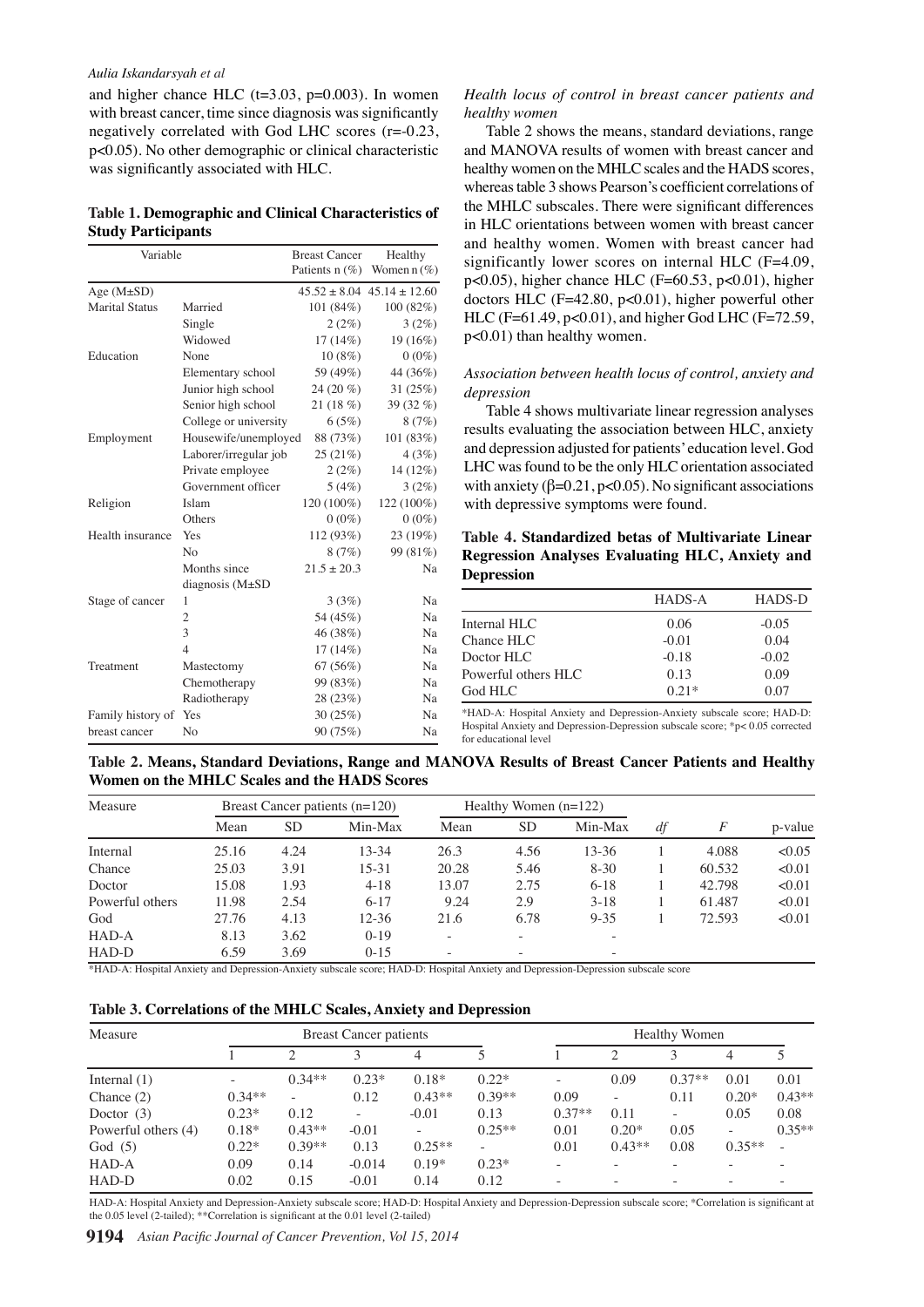# **Discussion**

The present study is among the first to explore HLC among women with breast cancer and healthy women in the Indonesian population. Women with breast cancer had higher external HLC (chance, doctors, powerful others and God) and lower internal HLC than healthy women. God LHC was the only HLC belief that explained a significant amount of the variance of anxiety, whereas none of HLC orientations was related to depressive symptoms. Several associations between patients' characteristics and HLC were found. A strong belief that God has control over their cancer was more common in patients with shorter time since diagnosis. Education level was related to a high chance HLC in both women with breast cancer and healthy women.

The findings of the current study show that women with breast cancer tend to attribute their illness to external sources of control, namely: physicians, significant others, chance and God. On the other hand, healthy women tend to have high internal HLC which indicates that they believe their health condition resulted from their own behaviors and capabilities. This finding is in line with what has been found in the previous Western literature suggesting that high beliefs in external sources of control is common in chronically ill patients and breast cancer patients (Wallston and Wallston, 1982; Bremer et al., 1997; Bourjolly, 1999), whereas healthy people are more likely to have an internal health locus control (Wallston and & Wallston, 1981). One possible explanation for this finding is related to the nature of cancer and its treatment process. The perceived uncontrollable nature of cancer and the uncertainty of treatment outcomes might reduce patients' beliefs in personal control over their illness. In addition, the majority of patients involved in the current study are in an advanced stage of cancer requiring long-term cancer treatment. This situation may lead to an increased belief in external forces among patients, i.e. the doctor, powerful others (e.g. family members), chance and God in the determination of their health condition.

In line with previous research (Watson et al., 1990; Cvengros et al., 2005; Naus et al., 2005), our results indicate that a HLC among women with breast cancer is not necessarily associated with emotional adjustment. Only high God HLC was related to higher level of anxiety. This result is in concordance with a previous study among Rheumatoid Arthritis and Systemic Sclerosis patients that found high God HLC was associated with poor emotional adjustment (Wallston et al., 1999). Levenson (1981) interpreted chance HLC as a belief in an unordered and random nature of the world, whereas powerful others HLC was interpreted as a belief in the basic order and predictability of the world giving potential control over one's life outcomes. Although we did not find any significant relationship between a strong belief in doctors and powerful others HLC and patients' emotional adjustment, we did find that patients who attributed their health condition to God (which could also be considered to be an unpredictable source of control), was associated with a higher anxiety level. Another explanation might be related to individual's coping style, whereas a great belief

in God's over one's health can be considered as a form of emotion-focused coping strategy. Previous study among Chinese Breast Cancer Patients found that emotionfocused coping style was associated with higher anxiety and depressive symptoms level (Wang et al., 2012).

In the current study, several associations between HLC orientations and patients' demographic characteristics were found. The God HLC showed a modest negative association with time since diagnosis. This finding indicates that newly diagnosed patients are more likely to attribute control over their illness to God than other patients. A review study about religion and coping with serious medical illness suggested that when people become physically ill they tend to rely on religious belief and practice which may reduce the sense of helplessness and maintain hope (Koenig et al., 2001). In addition, we found a strong association between education and chance and internal HLC. Lower educated patients tended to have a stronger belief in chance than higher educated patients, whereas lower educated healthy women tended to have lower internal and higher chance HLC than higher educated healthy women. These findings are in concordance with previous studies from Western and Eastern countries (Wallston and & Wallston, 1981; Morowatisharifabad et al., 2010). In contrast to a study by Wallston et al, (1999) that found God HLC was negatively correlated with level of education, our results suggest that both women with breast cancer and healthy women have a high God LHC regardless of their level of education.

This current study has several limitations. First, the design is cross-sectional; therefore we could not evaluate the causality between HLC, anxiety and depression. Second, the Indonesian version of the MHLC scales used in the current study has not yet been validated in an Indonesian population. We found suboptimal Cronbach's alpha values in several subscales. Issues regarding to the reliability of the translation of the MHLC has not only occurred in the Indonesian version, but also in the Chinese version of the MHLC that found suboptimal Cronbach's alpha values in several subscales (internal HLC=0.52, doctors HLC=0.51, powerful others HLC=0.44 and chance HLC=0.66) (Ip and Martin, 2006). Theoretically, Cronbach's alpha is related to the test length; therefore, the poor alpha value in the Powerful others subscales may be attributed to the small number of items in the subscales  $(n=3)$ . The finding that the 6-item subscales have also suboptimal alpha value may be attributed to cultural factors. The research assistants reported that some patients interpreted Chance HLC items as statements about their destiny or fate. For example, the Indonesian term for fate is 'nasib', which refers to something that has been determined by God for each individual and no one else knows about it. Consequently, differences in understanding may have led to the variability of participants' responses. Schmitt (1996) argues that there is no sacred level of acceptable level of alpha and in certain cases measures with low levels of alpha may still useful for the interpretation. Nunnally (1967) stated that in the early stages of research, the reliability coefficients of 0.60 or 0.50 may be considered sufficient. Nevertheless, we suggest that our results should be interpreted with caution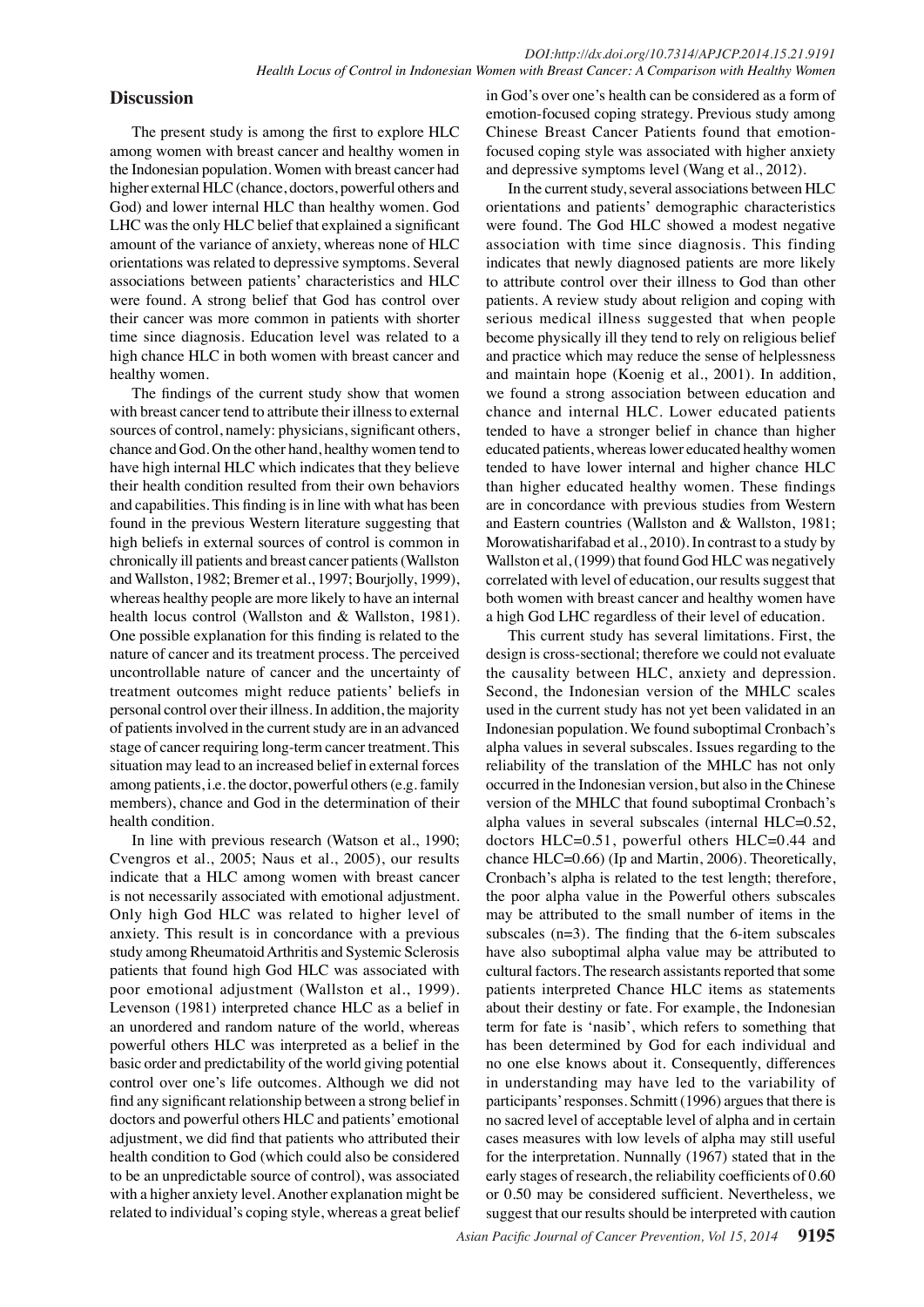#### *Aulia Iskandarsyah et al*

and a full validation study of the Indonesian version of the MHLC scales is highly recommended before future research is undertaken.

In conclusion, Indonesian women with breast cancer tend to have high external HLC attributing control of their illness to their doctors, to powerful others, to chance, and to God. On the other hand, healthy women tend to have high internal HLC over their health condition. Our findings suggest that believing that an external source of control, i.e. God, controls the course of one's breast cancer may be associated with poorer emotional adjustment in Indonesian breast cancer patients. Interviews or longitudinal studies might give an insight into the direction of this association.

The implication of the current study findings for clinical practice is that knowledge on patients' HLC can help cancer care professionals' to presume patients' emotional adjustment problem during their illness trajectory. Another implication is that assessing patient's HLC can help tailor psychological support to their specific needs.

## **Acknowledgements**

The authors would like to thank Dr. Ken Wallston for his permission to translate and use the MHLC scales. They would also like to thank all participants, the staff of the surgical oncology clinic Hasan Sadikin Hospital and the research assistants for their generous participation in this study. Mr. James Holmboe and Dr. Anne de la Croix are greatly acknowledged for their contribution in the translation process. Aulia Iskandarsyah has received a PhD scholarship from the Directorate General of Higher Education of Indonesia.

#### **References**

- Abu-Helalah M, Al-Hanaqta M, Alshraideh H, et al (2014). Quality of life and psychological well-being of breast cancer survivors in Jordan. *Asian Pac J Cancer Prev*, **15**, 5927-36.
- Arraras J. I, Wright S. J, Jusue G, et al (2002). Coping style, locus of control, psychological distress and pain-related behaviours in cancer and other diseases. *Psychol Health Med*, **7**, 181-7.
- Bettencourt BA, Talley AE, Molix L, et al (2008). Rural and urban breast cancer patients: health locus of control and psychological adjustment. *Psychooncology*, **17**, 932-9.
- Bourjolly JN (1999). Locus of control among black and white women with breast cancer : a preliminary study. *J Psychosoc Oncol*, **17**, 21-31.
- Bremer BA, Moore CT, Bourbon BM, et al (1997). Perceptions of control, physical exercise, and psychological adjustment to breast cancer in South African women. *Ann Behav Med*, **19**, 51-60.
- Burish TG, Carey MP, Wallston KA, et al (1984). Health locus of control and chronic disease: An external orientation may be advantageous. *J Social Clin Psychol*, **2**, 326-32.
- Cvengros JA, Christensen AJ, Lawton WJ (2005). Health locus of control and depression in chronic kidney disease: a dynamic perspective. *J Health Psychol*, **10**, 677-86.
- Dastan NB, Buzlu S (2011). Depression and anxiety levels in early stage Turkish breast cancer patients and related factors. *Asian Pac J Cancer Prev*, **12**, 137-41.
- Ferlay J, Shin HR, Bray F, et al (2010). Estimates of worldwide

burden of cancer in 2008: GLOBOCAN 2008. *Int J Cancer*, **127**, 2893-917.

- Herrmann C (1997). International experiences with the Hospital Anxiety and Depression Scale--a review of validation data and clinical results. *J Psychosom Res*, **42**, 17-41.
- Hofstede G (2001). Culture consequences: Comparing values, behaviors, institutions, and organizations across the nations, Thousand Oaks, CA, Sage Publications.
- Ibbotson T, Maguire P, Selby P, et al (1994). Screening for anxiety and depression in cancer patients: the effects of disease and treatment. *Eur J Cancer*, **30**, 37-40.
- Ip WY, Martin CR (2006). The Chinese version of the 00.0 multidimensional health locus of control scale form C in pregnancy. *J Psychosom Res*, **61**, 821-7.
- with serious medical illness. Ann Pharmacother, 35, 352-9.75.0 Koenig HG, Larson DB, Larson SS (2001). Religion and coping
- Levenson H (1981). Differentiating among internality, powerful others, and chance. in 'research with the locus of control construct', eds academic press, New York, 15-63.
- Luszczynska A, Schwarzer R (2005). Multidimensional<sup>50.0</sup> health locus of control: comments on the construct and its measurement. *J Health Psychol*, **10**, 633-42.
- prevalence of depression in peopole with cancer.  $\ln$ **25.0** Massie M J, Lloyd-Williams M, Irving G, et al (2011). The 'depression and cancer', Eds John Wiley & Sons, Ltd, Singapore, 1-36
- Massie MJ, Lloyd-Williams M, Irving G, et al (2011). The Prevalence of Depression in People with Cancer. In 'Depression and Cancer', Eds John Wiley & Sons, Ltd, Singapore, 1-36
- Montazeri A, Jarvandi S, Haghighat S, et al (2001). Anxiety and depression in breast cancer patients before and after participation in a cancer support group. *Patient Educ Couns*, **45**, 195-8.
- Morowatisharifabad MA, Mahmoodabad SS, Baghianimoghadam MH, et al (2010). Relationships between locus of control and adherence to diabetes regimen in a sample of Iranians. *Int J Diabetes Dev Ctries*, **30**, 27-32.
- Naus MJ, Price EC, Peter MP (2005). The moderating effects of anxiety and breast cancer locus of control on depression. *J Health Psychol*, **10**, 687-94.
- Nazlican E, Akbaba M, Okyay RA (2012). Evaluation of depression in newly diagnosed breast cancer cases in Hatay province of Turkey in 2011. *Asian Pac J Cancer Prev*, **13**, 2557-61.
- Nunnally J C 1967. Psychometric Theory, New York, McGraw-Hill.
- O'Hea EL, Moon S, Grothe KB, et al (2009). The interaction of locus of control, self-efficacy, and outcome expectancy in relation to HbA1c in medically underserved individuals with type 2 diabetes. *J Behav Med*, **32**, 106-17.
- Osborne RH, Elsworth GR, Hopper JL (2003). Age-specific norms and determinants of anxiety and depression in 731 women with breast cancer recruited through a populationbased cancer registry. *Eur J Cancer*, **39**, 755-62.
- Pan XF, Fei MD, Zhang KY, et al (2013). Psychopathological profile of women with breast cancer based on the symptom checklist-90-R. *Asian Pac J Cancer Prev*, **14**, 6579-84.
- Rahmah H, Hatthakit U, Chunuan S (2008). Religiosity and health status in middle aged male muslims in Indonesia. *Thai J Nurs Res*, **12**, 220-30.
- Rotter JB (1966). Generalized expectancies for internal versus external control of reinforcement. *Psychol Monogr*, **80**, 1-28.
- Schmitt N (1996). Uses and Abuses of Coefficients Alpha. *Psychological Assessment*, **8**, 350-3.
- So WK, Marsh G, Ling WM, et al (2010). Anxiety, depression and quality of life among Chinese breast cancer patients

0 0